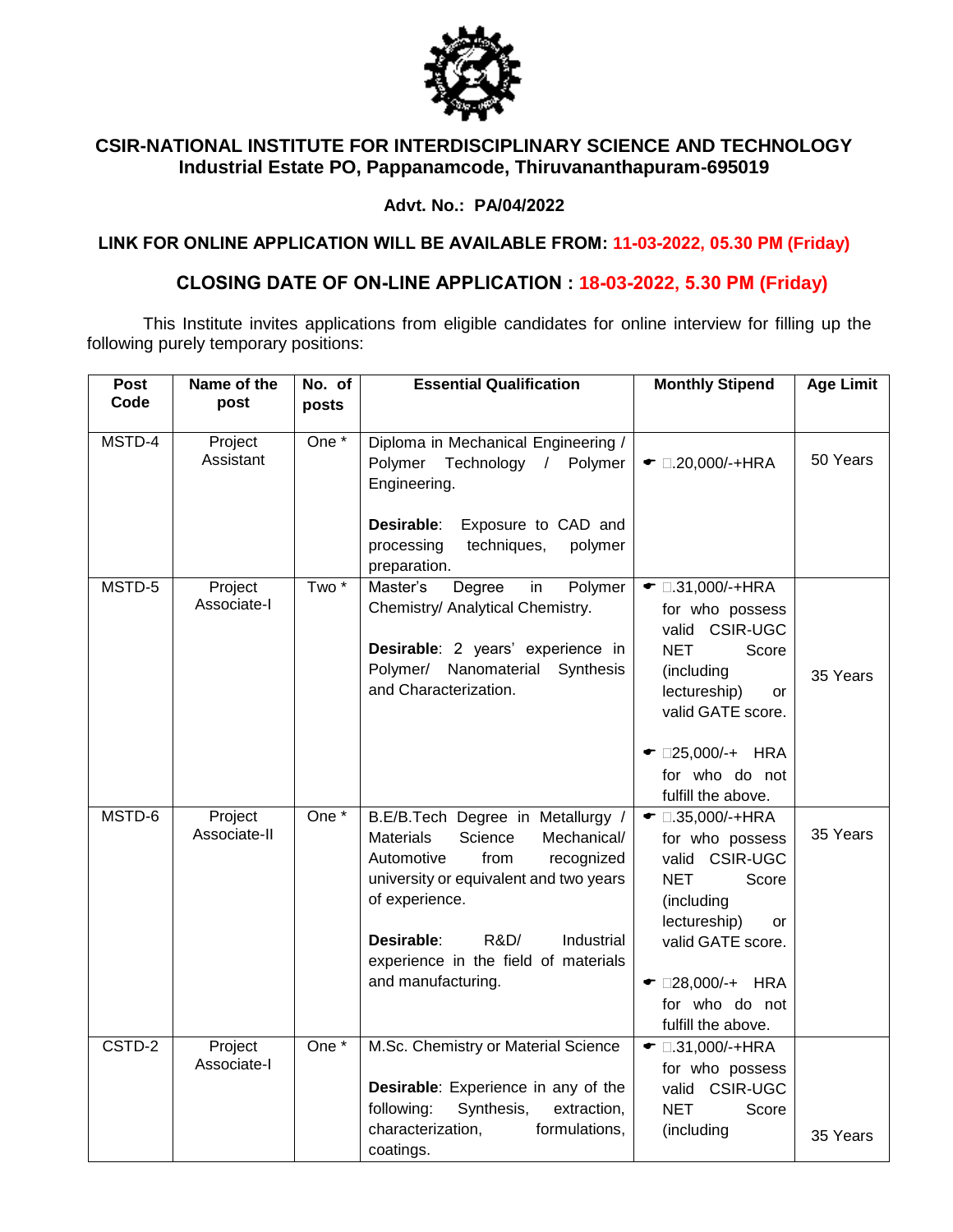|        |                         |                  |                                                                                                                                                                                                                          | lectureship)<br>or<br>valid GATE score.                                                                                                                                   |          |
|--------|-------------------------|------------------|--------------------------------------------------------------------------------------------------------------------------------------------------------------------------------------------------------------------------|---------------------------------------------------------------------------------------------------------------------------------------------------------------------------|----------|
|        |                         |                  |                                                                                                                                                                                                                          | $\bullet$ 025,000/-+ HRA<br>for who do not<br>fulfill the above.                                                                                                          |          |
| CSTD-3 | Project<br>Associate-I  | Two <sup>*</sup> | M.Sc Chemistry or Material Science<br>Desirable: Experience in any of the<br>following:<br>Chemical / Materials<br>Synthesis, characterization, coatings.                                                                | $\bullet$ 0.31,000/-+HRA<br>for who possess<br>valid CSIR-UGC<br><b>NET</b><br>Score<br>(including<br>lectureship)<br>or<br>valid GATE score.                             | 35 Years |
|        |                         |                  |                                                                                                                                                                                                                          | $\bullet$ 025,000/-+ HRA<br>for who do not<br>fulfill the above.                                                                                                          |          |
| CSTD-4 | Project<br>Associate-II | One *            | Master's Degree in Chemistry/Life<br>Science/ M.Pharm in Pharmaceutical<br>Chemistry with 2 years of research<br>experience in phytochemical isolation<br>characterization,<br>and<br>and<br>in<br>conducting bioassays. | $\bullet$ 0.35,000/-+HRA<br>for who possess<br>valid CSIR-UGC<br><b>NET</b><br>Score<br>(including<br>lectureship)<br>or<br>valid GATE score.                             | 35 Years |
|        |                         |                  |                                                                                                                                                                                                                          | $\bullet$ 028,000/-+ HRA<br>for who do not<br>fulfill the above.                                                                                                          |          |
| MPTD-1 | Project<br>Associate-I  | One*             | Master's Degree in Biochemistry or<br>Biotechnology<br>Desirable: Experience in Membrane<br>biology.                                                                                                                     | $\bullet$ 0.31,000/-+HRA<br>for who possess<br>valid CSIR-UGC<br><b>NET</b><br>Score<br>(including<br>lectureship)<br>or<br>valid GATE score.<br>$\bullet$ 025,000/-+ HRA | 35 Years |
|        |                         |                  |                                                                                                                                                                                                                          | for who do not<br>fulfill the above.                                                                                                                                      |          |

**\* Waitlisted Candidates may be considered for any future project vacancies arising within a year from the date of interview in the order of merit.** 

#### **General instructions**

- **Age relaxation for SC/ST/OBC/Physically handicapped and female candidates applicable as per GOI/CSIR Rules. The date for determining the upper age limit, qualification and experience will be the closing date of online application i.e. 18-03-2022.**
- **The above posts are tenable till the duration of project.**
- **Candidates should submit separate application for each post indicating the Post Code. Incomplete and late application will not be considered. Bringing in any influence, political or otherwise shall disqualify the candidates.**